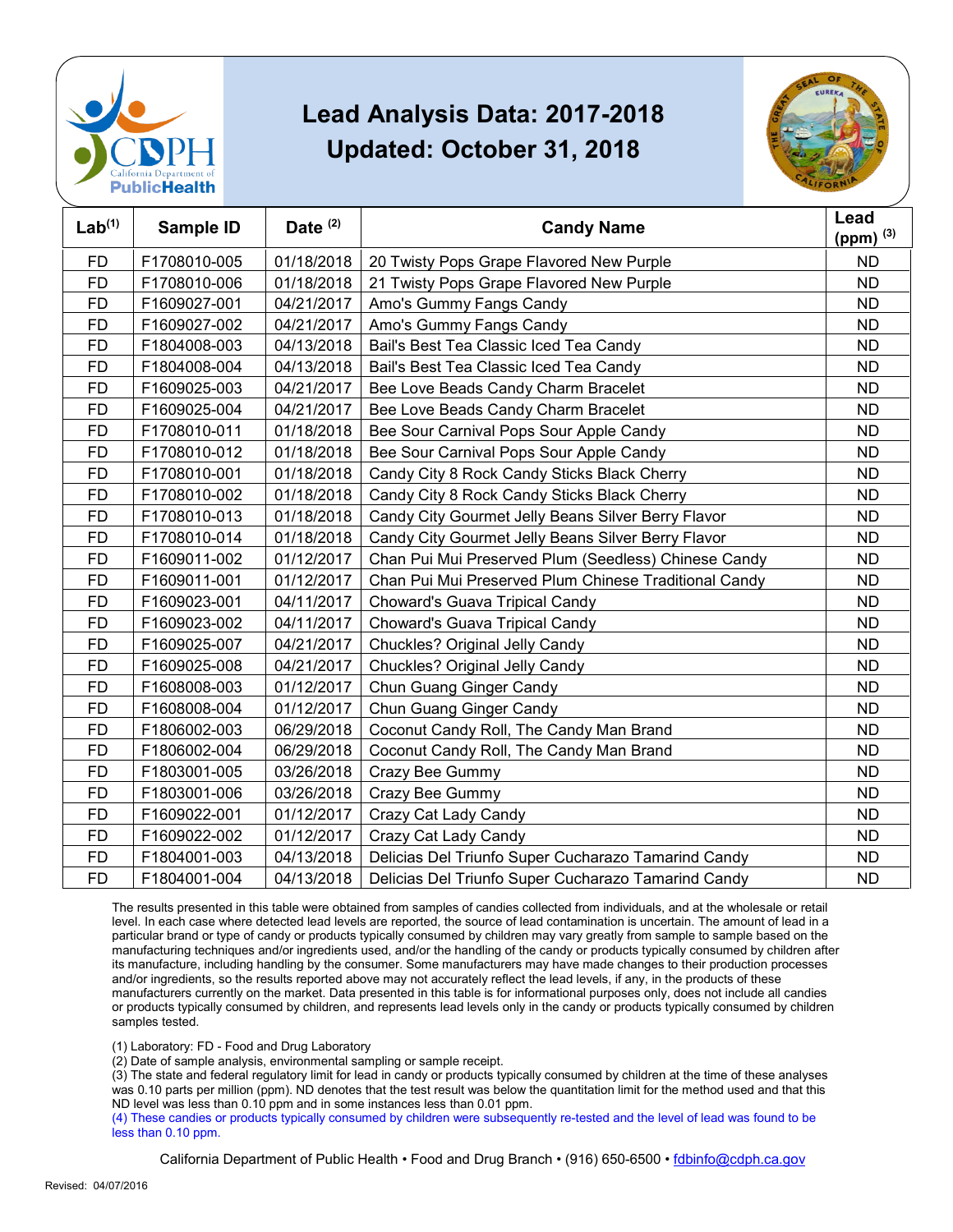



| Lab <sup>(1)</sup> | Sample ID    | Date $(2)$ | <b>Candy Name</b>                                    | Lead<br>(ppm) $(3)$ |
|--------------------|--------------|------------|------------------------------------------------------|---------------------|
| <b>FD</b>          | F1804012-005 | 05/23/2018 | Dorval Trading Co., LTD Sour Gummy Belts Candy       | <b>ND</b>           |
| <b>FD</b>          | F1804012-006 | 05/23/2018 | Dorval Trading Co., LTD Sour Gummy Belts Candy       | <b>ND</b>           |
| <b>FD</b>          | F1806005-003 | 06/29/2018 | Dulces Beny Sandias Xtreme Watermelon Lollipop Candy | <b>ND</b>           |
| <b>FD</b>          | F1806005-004 | 06/29/2018 | Dulces Beny Sandias Xtreme Watermelon Lollipop Candy | <b>ND</b>           |
| <b>FD</b>          | F1806006-003 | 07/06/2018 | Dulces Vero Rellerindos Chili Filed Tamarind Candy   | <b>ND</b>           |
| <b>FD</b>          | F1806006-004 | 07/06/2018 | Dulces Vero Rellerindos Chili Filed Tamarind Candy   | <b>ND</b>           |
| <b>FD</b>          | F170625-001  | 11/03/2017 | Ego Mango Fruit Candy                                | <b>ND</b>           |
| <b>FD</b>          | F170625-002  | 11/03/2017 | Ego Mango Fruit Candy                                | ND.                 |
| <b>FD</b>          | F170328-001  | 04/21/2017 | El Azteca Cucharita Rica Tamarind Candy Spoons       | <b>ND</b>           |
| <b>FD</b>          | F170328-002  | 04/21/2017 | El Azteca Cucharita Rica Tamarind Candy Spoons       | <b>ND</b>           |
| <b>FD</b>          | F1608008-001 | 01/12/2017 | Garden Coffee Crunch (Coffee Flavour Candy)          | <b>ND</b>           |
| <b>FD</b>          | F1608008-002 | 01/12/2017 | Garden Coffee Crunch (Coffee Flavour Candy)          | <b>ND</b>           |
| <b>FD</b>          | F1609023-005 | 04/11/2017 | Gem Gem Ginger Chewy Candy                           | <b>ND</b>           |
| <b>FD</b>          | F1609023-006 | 04/11/2017 | Gem Gem Ginger Chewy Candy                           | ND.                 |
| <b>FD</b>          | F1609023-007 | 04/11/2017 | Go Lightly Sugar Free Tropical Fruit Hard Candy      | <b>ND</b>           |
| <b>FD</b>          | F1609023-008 | 04/11/2017 | Go Lightly Sugar Free Tropical Fruit Hard Candy      | <b>ND</b>           |
| <b>FD</b>          | F1806007-001 | 07/06/2018 | Guava Hong Yuan Candy                                | <b>ND</b>           |
| <b>FD</b>          | F1806007-002 | 07/06/2018 | Guava Hong Yuan Candy                                | <b>ND</b>           |
| <b>FD</b>          | F1609026-001 | 04/21/2017 | Gumi-Aid Fruit Flavored Gummies for Life's Boo Boos  | <b>ND</b>           |
| <b>FD</b>          | F1609026-002 | 04/21/2017 | Gumi-Aid Fruit Flavored Gummies for Life's Boo Boos  | ND.                 |
| <b>FD</b>          | F1804012-007 | 05/23/2018 | Haitai Crunch Ball Crispy Sweet Peanut Candy         | <b>ND</b>           |
| <b>FD</b>          | F1804012-008 | 05/23/2018 | Haitai Crunch Ball Crispy Sweet Peanut Candy         | <b>ND</b>           |
| <b>FD</b>          | F1710024-007 | 01/18/2018 | Haribo Ghostly Gummies Gummi Candy                   | <b>ND</b>           |
| <b>FD</b>          | F1710024-008 | 01/18/2018 | Haribo Ghostly Gummies Gummi Candy                   | <b>ND</b>           |
| <b>FD</b>          | F1609025-001 | 04/21/2017 | Haribo Mega-Roulette Gummi Candy                     | <b>ND</b>           |
| <b>FD</b>          | F1609025-002 | 04/21/2017 | Haribo Mega-Roulette Gummi Candy                     | ND.                 |
| <b>FD</b>          | F1609024-007 | 04/11/2017 | Hawaiian Punch Fruit Juice Red Candy Twists          | <b>ND</b>           |
| <b>FD</b>          | F1609024-008 | 04/11/2017 | Hawaiian Punch Fruit Juice Red Candy Twists          | <b>ND</b>           |
| <b>FD</b>          | F1608012-001 | 01/12/2017 | House of Polvoron Purple Yam Candy                   | <b>ND</b>           |
| <b>FD</b>          | F1608012-002 | 01/12/2017 | House of Polvoron Purple Yam Candy                   | <b>ND</b>           |

 The results presented in this table were obtained from samples of candies collected from individuals, and at the wholesale or retail particular brand or type of candy or products typically consumed by children may vary greatly from sample to sample based on the manufacturing techniques and/or ingredients used, and/or the handling of the candy or products typically consumed by children after and/or ingredients, so the results reported above may not accurately reflect the lead levels, if any, in the products of these or products typically consumed by children, and represents lead levels only in the candy or products typically consumed by children level. In each case where detected lead levels are reported, the source of lead contamination is uncertain. The amount of lead in a its manufacture, including handling by the consumer. Some manufacturers may have made changes to their production processes manufacturers currently on the market. Data presented in this table is for informational purposes only, does not include all candies samples tested.

(1) Laboratory: FD - Food and Drug Laboratory

(2) Date of sample analysis, environmental sampling or sample receipt.

 (3) The state and federal regulatory limit for lead in candy or products typically consumed by children at the time of these analyses ND level was less than 0.10 ppm and in some instances less than 0.01 ppm. was 0.10 parts per million (ppm). ND denotes that the test result was below the quantitation limit for the method used and that this

 (4) These candies or products typically consumed by children were subsequently re-tested and the level of lead was found to be less than 0.10 ppm.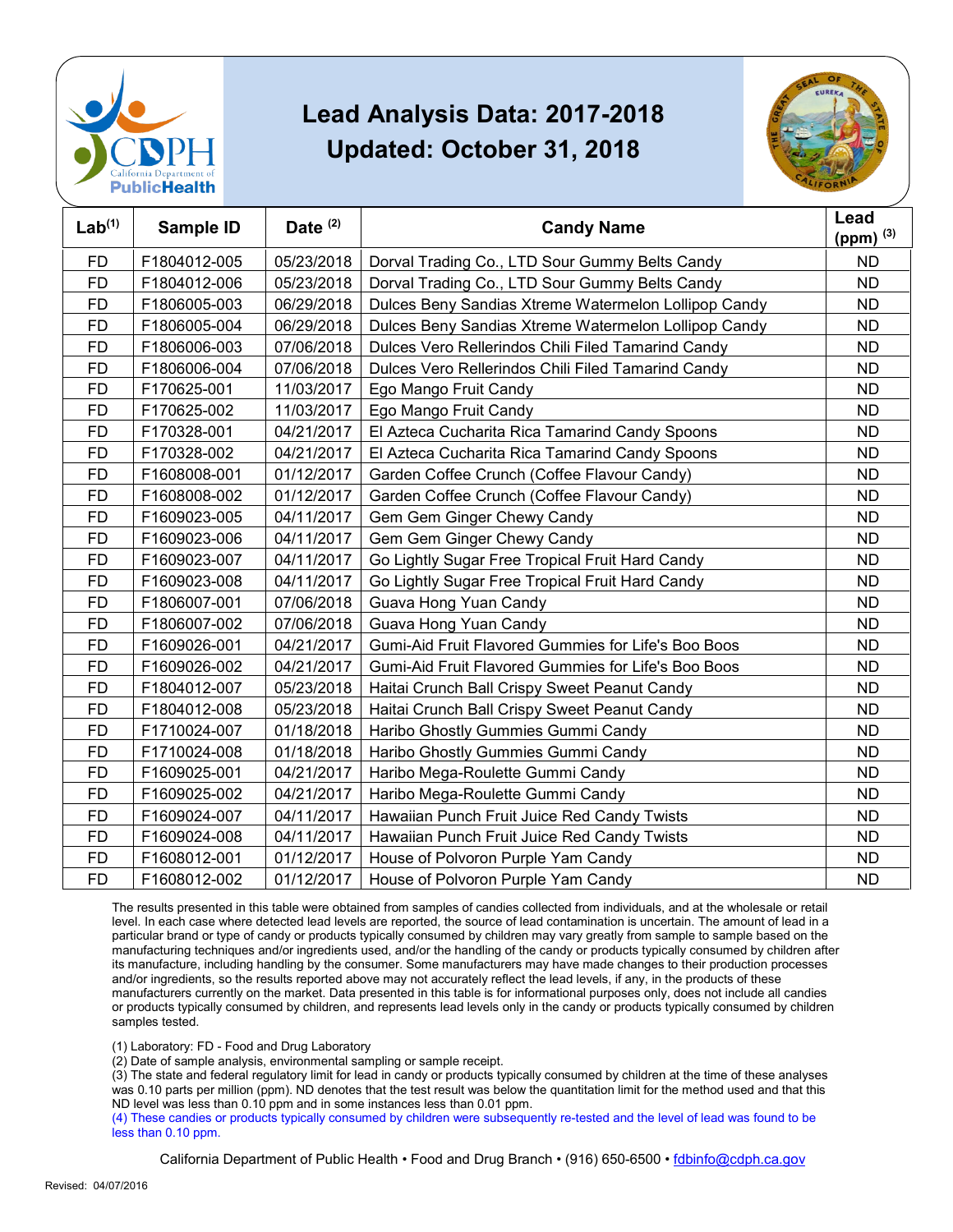



| Lab <sup>(1)</sup> | Sample ID    | Date $(2)$ | <b>Candy Name</b>                                           | Lead        |
|--------------------|--------------|------------|-------------------------------------------------------------|-------------|
|                    |              |            |                                                             | (ppm) $(3)$ |
| <b>FD</b>          | F170329-001  | 04/21/2017 | JHL Jack Hua Co. Tamarind Sweet & Sour with Chili Candy     | <b>ND</b>   |
| <b>FD</b>          | F170329-002  | 04/21/2017 | JHL Jack Hua Co. Tamarind Sweet & Sour with Chili Candy     | <b>ND</b>   |
| <b>FD</b>          | F1804001-001 | 04/13/2018 | Jovy Chili Rokas Assorted Hard Candy                        | <b>ND</b>   |
| <b>FD</b>          | F1804001-002 | 04/13/2018 | Jovy Chili Rokas Assorted Hard Candy                        | <b>ND</b>   |
| <b>FD</b>          | F170328-005  | 04/21/2017 | Jovy Elote Revolcado Chili Lollipop Candy                   | <b>ND</b>   |
| <b>FD</b>          | F170328-006  | 04/21/2017 | Jovy Elote Revolcado Chili Lollipop Candy                   | <b>ND</b>   |
| <b>FD</b>          | F1609027-003 | 04/21/2017 | Jovy Enchilokas Tamarind & Chili Mango Gummies Candy        | <b>ND</b>   |
| <b>FD</b>          | F1609027-004 | 04/21/2017 | Jovy Enchilokas Tamarind & Chili Mango Gummies Candy        | <b>ND</b>   |
| <b>FD</b>          | F1806006-001 | 07/06/2018 | Jovy Mango Sour Hard Lollipop Candy                         | <b>ND</b>   |
| <b>FD</b>          | F1806006-002 | 07/06/2018 | Jovy Mango Sour Hard Lollipop Candy                         | <b>ND</b>   |
| <b>FD</b>          | F1806005-001 | 06/29/2018 | Keo Me Cam Thao Tamarind Candy                              | <b>ND</b>   |
| <b>FD</b>          | F1806005-002 | 06/29/2018 | Keo Me Cam Thao Tamarind Candy                              | <b>ND</b>   |
| <b>FD</b>          | F1806002-001 | 06/29/2018 | Locochas Sabor Tamarindo Candy, The Candy Man Brand         | <b>ND</b>   |
| <b>FD</b>          | F1806002-002 | 06/29/2018 | Locochas Sabor Tamarindo Candy, The Candy Man Brand         | <b>ND</b>   |
| <b>FD</b>          | F1609024-001 | 04/11/2017 | Lucky Country Aussie Style Soft Granny Smith Apple Licorice | <b>ND</b>   |
| <b>FD</b>          | F1609024-002 | 04/11/2017 | Lucky Country Aussie Style Soft Granny Smith Apple Licorice | <b>ND</b>   |
| FD                 | F1708010-009 | 01/18/2018 | Lupy Lups! Sour Bang Candy Lollipops Sour Cherry Candy      | ND          |
| <b>FD</b>          | F1708010-010 | 01/18/2018 | Lupy Lups! Sour Bang Candy Lollipops Sour Cherry Candy      | <b>ND</b>   |
| <b>FD</b>          | F1804013-001 | 06/29/2018 | Mammos Coffee Taste Candy                                   | <b>ND</b>   |
| <b>FD</b>          | F1804013-002 | 06/29/2018 | Mammos Coffee Taste Candy                                   | ND          |
| <b>FD</b>          | F1804013-003 | 06/29/2018 | Mammos Raspberry Candy                                      | <b>ND</b>   |
| <b>FD</b>          | F1804013-004 | 06/29/2018 | Mammos Raspberry Candy                                      | <b>ND</b>   |
| <b>FD</b>          | F1710024-001 | 01/18/2018 | Melster Candies Caramel Apple Taffy                         | <b>ND</b>   |
| <b>FD</b>          | F1710024-002 | 01/18/2018 | Melster Candies Caramel Apple Taffy                         | <b>ND</b>   |
| FD                 | F1804008-001 | 04/13/2018 | Mikita Strawberry Shake Candy                               | <b>ND</b>   |
| FD                 | F1804008-002 | 04/13/2018 | Mikita Strawberry Shake Candy                               | ND          |
| <b>FD</b>          | F170625-003  | 11/03/2017 | Mitmai Big Fruit Tamarind Flaoured Candy                    | <b>ND</b>   |
| <b>FD</b>          | F170625-004  | 11/03/2017 | Mitmai Big Fruit Tamarind Flaoured Candy                    | <b>ND</b>   |
| <b>FD</b>          | F1710024-015 | 01/18/2018 | My Little Pony Tattoo Lollipops with Candy Icing Grape      | <b>ND</b>   |
| <b>FD</b>          | F1710024-016 | 01/18/2018 | My Little Pony Tattoo Lollipops with Candy Icing Grape      | <b>ND</b>   |

 The results presented in this table were obtained from samples of candies collected from individuals, and at the wholesale or retail particular brand or type of candy or products typically consumed by children may vary greatly from sample to sample based on the manufacturing techniques and/or ingredients used, and/or the handling of the candy or products typically consumed by children after and/or ingredients, so the results reported above may not accurately reflect the lead levels, if any, in the products of these or products typically consumed by children, and represents lead levels only in the candy or products typically consumed by children level. In each case where detected lead levels are reported, the source of lead contamination is uncertain. The amount of lead in a its manufacture, including handling by the consumer. Some manufacturers may have made changes to their production processes manufacturers currently on the market. Data presented in this table is for informational purposes only, does not include all candies samples tested.

(1) Laboratory: FD - Food and Drug Laboratory

(2) Date of sample analysis, environmental sampling or sample receipt.

 (3) The state and federal regulatory limit for lead in candy or products typically consumed by children at the time of these analyses ND level was less than 0.10 ppm and in some instances less than 0.01 ppm. was 0.10 parts per million (ppm). ND denotes that the test result was below the quantitation limit for the method used and that this

 (4) These candies or products typically consumed by children were subsequently re-tested and the level of lead was found to be less than 0.10 ppm.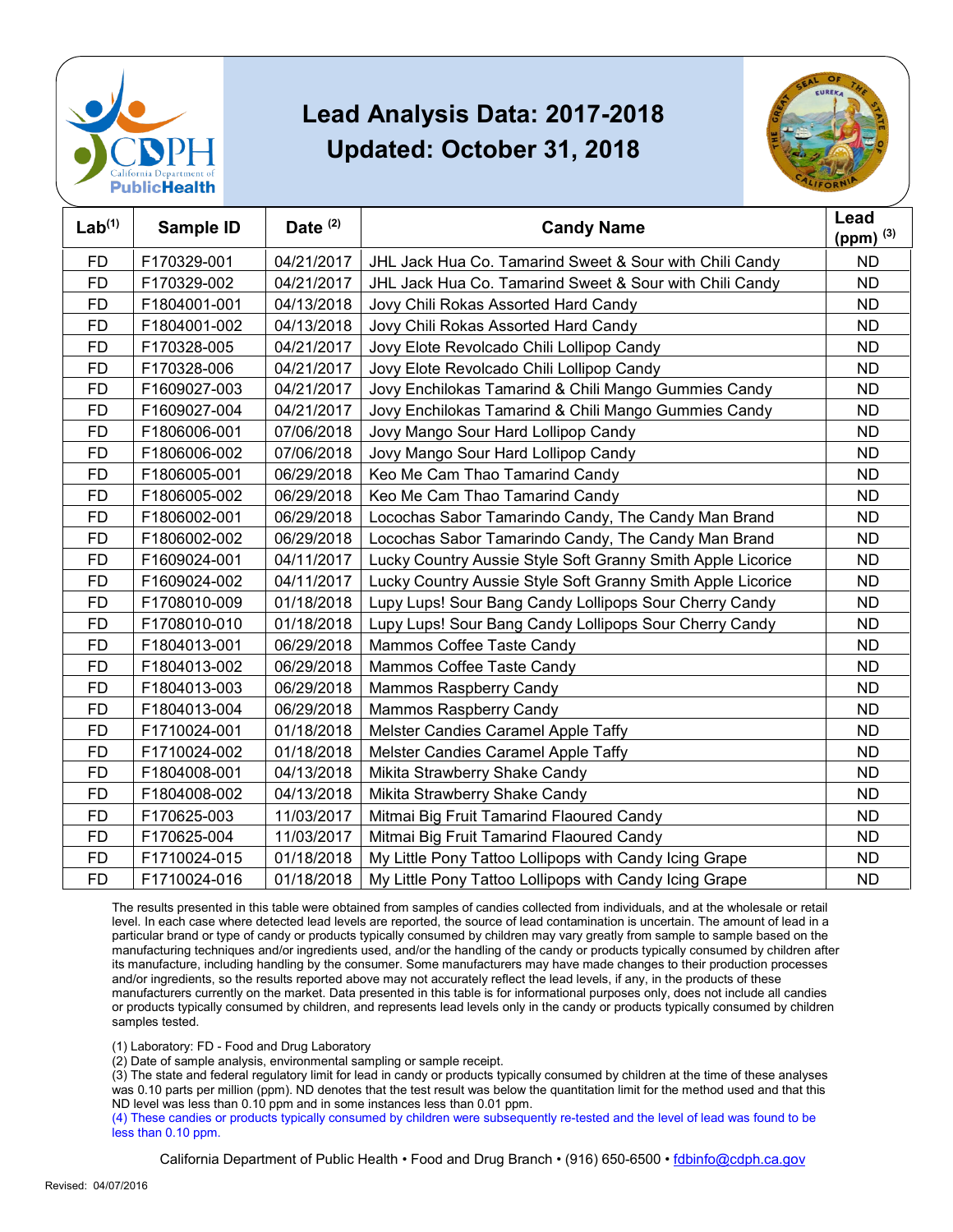



| Lab <sup>(1)</sup> | Sample ID    | Date $(2)$ | <b>Candy Name</b>                                                        | Lead<br>(ppm) $(3)$ |
|--------------------|--------------|------------|--------------------------------------------------------------------------|---------------------|
| <b>FD</b>          | F1710024-013 | 01/18/2018 | My Little Pony Tattoo Lollipops with Candy Icing Strawberry              | <b>ND</b>           |
| <b>FD</b>          | F1710024-014 | 01/18/2018 | My Little Pony Tattoo Lollipops with Candy Icing Strawberry              | <b>ND</b>           |
| <b>FD</b>          | F1804012-003 | 05/23/2018 | Napoleon Zwat/Wit Licorice Hard Candy, Holland American<br>International | <b>ND</b>           |
| <b>FD</b>          | F1804012-004 | 05/23/2018 | Napoleon Zwat/Wit Licorice Hard Candy, Holland American<br>International | <b>ND</b>           |
| <b>FD</b>          | F1710024-003 | 01/18/2018 | Nickelodeon Spongebob Squarpants Gummy Krabby Patties                    | <b>ND</b>           |
| <b>FD</b>          | F1710024-004 | 01/18/2018 | Nickelodeon Spongebob Squarpants Gummy Krabby Patties                    | <b>ND</b>           |
| <b>FD</b>          | F1807002-003 | 06/27/2018 | Palebola Tama-Roca Natural Tamarind Fruit Candy with Salt<br>and Chile   | <b>ND</b>           |
| <b>FD</b>          | F1807002-004 | 06/27/2018 | Palebola Tama-Roca Natural Tamarind Fruit Candy with Salt<br>and Chile   | <b>ND</b>           |
| <b>FD</b>          | F1708010-003 | 01/18/2018 | Party Sweets Buttermint Creams Chevron Green                             | <b>ND</b>           |
| <b>FD</b>          | F1708010-004 | 01/18/2018 | Party Sweets Buttermint Creams Chevron Green                             | <b>ND</b>           |
| <b>FD</b>          | F170328-003  | 04/21/2017 | Primrose Mixed Fruit Flavored Candy                                      | <b>ND</b>           |
| <b>FD</b>          | F170328-004  | 04/21/2017 | Primrose Mixed Fruit Flavored Candy                                      | <b>ND</b>           |
| <b>FD</b>          | F1609023-003 | 04/11/2017 | Regal Crown Sour Lemon Hard Candy                                        | <b>ND</b>           |
| <b>FD</b>          | F1609023-004 | 04/11/2017 | Regal Crown Sour Lemon Hard Candy                                        | <b>ND</b>           |
| <b>FD</b>          | F1803001-003 | 03/26/2018 | Roshen Citrus Candy                                                      | <b>ND</b>           |
| <b>FD</b>          | F1803001-004 | 03/26/2018 | Roshen Citrus Candy                                                      | <b>ND</b>           |
| <b>FD</b>          | F1803002-001 | 03/26/2018 | Roshen Dyushes Candy                                                     | <b>ND</b>           |
| <b>FD</b>          | F1803002-002 | 03/26/2018 | Roshen Dyushes Candy                                                     | <b>ND</b>           |
| <b>FD</b>          | F170625-005  | 11/03/2017 | Silver Girl Ten Ton Candy                                                | <b>ND</b>           |
| <b>FD</b>          | F170625-006  | 11/03/2017 | Silver Girl Ten Ton Candy                                                | <b>ND</b>           |
| <b>FD</b>          | F1710024-009 | 01/18/2018 | Skull's 'N' Bones Fruity Hard Candy                                      | <b>ND</b>           |
| <b>FD</b>          | F1710024-010 | 01/18/2018 | Skull's 'N' Bones Fruity Hard Candy                                      | <b>ND</b>           |
| <b>FD</b>          | F1805005-001 | 06/29/2018 | <b>Snackers Gummy Frogs Candy</b>                                        | <b>ND</b>           |
| <b>FD</b>          | F1805005-002 | 06/29/2018 | <b>Snackers Gummy Frogs Candy</b>                                        | <b>ND</b>           |
| <b>FD</b>          | F1805005-003 | 06/29/2018 | <b>Snackers Orange Slices Candy</b>                                      | <b>ND</b>           |
| <b>FD</b>          | F1805005-004 | 06/29/2018 | <b>Snackers Orange Slices Candy</b>                                      | <b>ND</b>           |
| <b>FD</b>          | F1609024-005 | 04/11/2017 | Sour Patch Watermelon Soft & Chewy Candy                                 | <b>ND</b>           |

 The results presented in this table were obtained from samples of candies collected from individuals, and at the wholesale or retail particular brand or type of candy or products typically consumed by children may vary greatly from sample to sample based on the manufacturing techniques and/or ingredients used, and/or the handling of the candy or products typically consumed by children after and/or ingredients, so the results reported above may not accurately reflect the lead levels, if any, in the products of these or products typically consumed by children, and represents lead levels only in the candy or products typically consumed by children level. In each case where detected lead levels are reported, the source of lead contamination is uncertain. The amount of lead in a its manufacture, including handling by the consumer. Some manufacturers may have made changes to their production processes manufacturers currently on the market. Data presented in this table is for informational purposes only, does not include all candies samples tested.

(1) Laboratory: FD - Food and Drug Laboratory

(2) Date of sample analysis, environmental sampling or sample receipt.

 (3) The state and federal regulatory limit for lead in candy or products typically consumed by children at the time of these analyses ND level was less than 0.10 ppm and in some instances less than 0.01 ppm. was 0.10 parts per million (ppm). ND denotes that the test result was below the quantitation limit for the method used and that this

 (4) These candies or products typically consumed by children were subsequently re-tested and the level of lead was found to be less than 0.10 ppm.